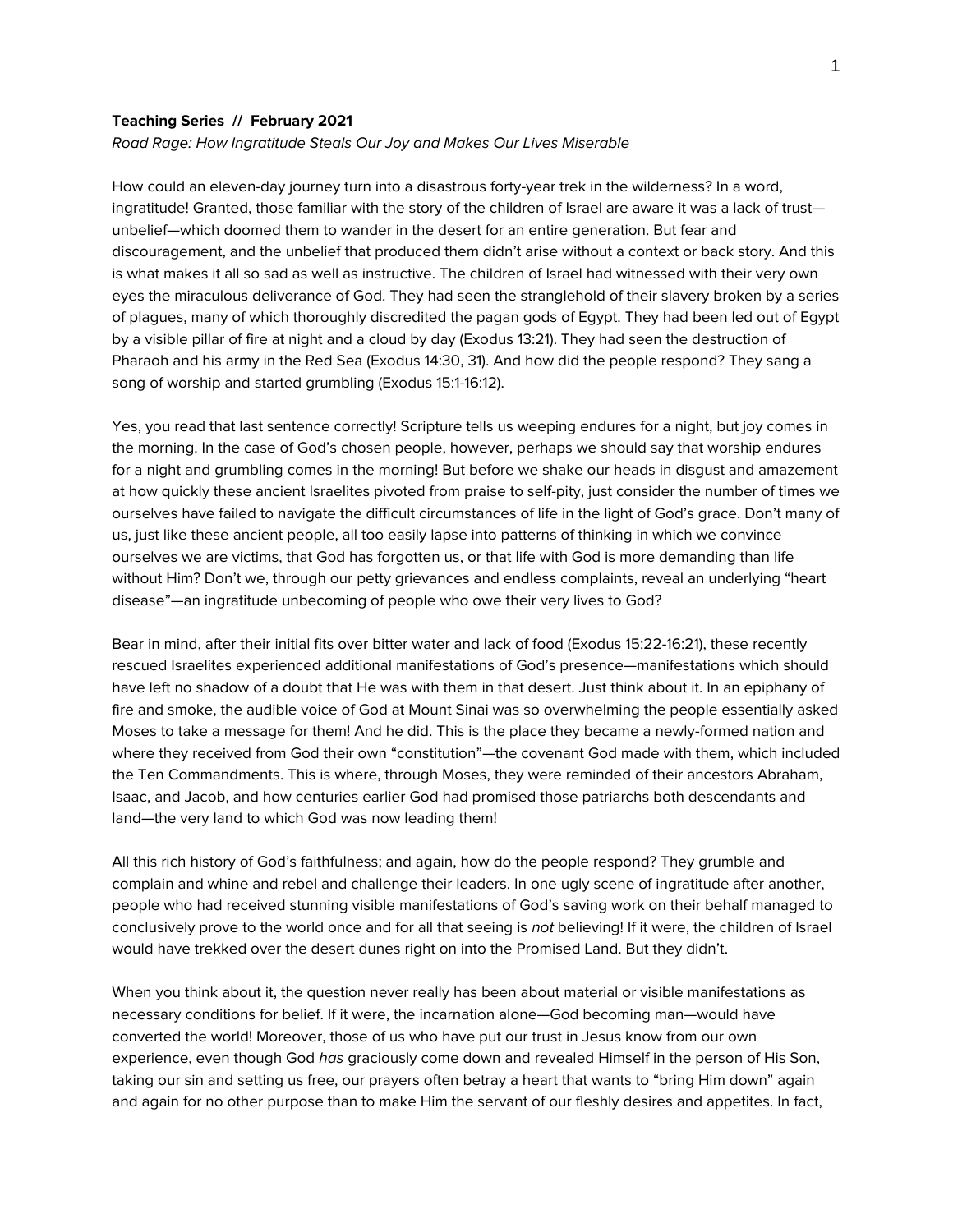with every fit of rage over something we have to endure, do without, or suffer, we send a not-so-subtle signal that God owes us something beyond what He has already done for us. With every setback that puts us in a sullen, self-pitying mood, we demonstrate by our attitude that we think we deserve better treatment from God! With every murmur of discontentment, we are stomping our feet and saying, "God, make my life a bowl of cherries without the pits and I will trust You" (as if we, finite, fallen human beings can effectively set the terms and conditions for belief)!

Yes, far too many of us have grumbled and complained even while entertaining thoughts such as, "if God just instantly healed my mother," or "if He made it snow in July," or "if He wrote my name in the sky" my faith would be so much stronger. Would it though? Can we honestly say, without an ounce of irony or hubris, that if we received the same visible manifestations of God's presence the ancient Israelites did, we would have exhibited more gratitude? Really? Do you think our lives—enriched by much more revelation from God than existed in Moses' time—bear this out?

All these former things were recorded for our example (1 Corinthians 10:1-12). So maybe the next time we find ourselves harboring a spirit of ingratitude, resentment, or bitterness toward God because He hasn't come to our aid and unburdened us from trials we think we don't deserve, we should take stock of just how blessed we truly are! After all, ingratitude does not become us!

In the next few weeks, we are going to study the wilderness wanderings of God's people recorded in the book of Numbers, chapters 11-20. We are calling this series *Road Rage: How Ingratitude Steals Our Joy and Makes Our Lives Miserable*, but we should probably lengthen the title to say, *How Ingratitude Steals Our Joy and Makes Our Lives and the Lives of Those Around Us Miserable!* Why? Because it is true. Simply put, ingratitude is ugly and unattractive. Who wants to be around people who moan and groan and pout and always want to see themselves as victims? But ingratitude isn't just ugly. It is dangerous. It is dangerous because, ugly though it may be, it is also very contagious. Just look at the stories of the spies' report (Numbers 13, 14) and of Korah, Dathan, and Abiram (Numbers 16). But even with this, we are not at the real essence of the problem of ingratitude.

Paul tells us in Romans 1:21 that a refusal to acknowledge God, to honor Him, and to give Him thanks is the very fountainhead of futile speculations and a foolish, darkened heart. This, as the context shows, is followed by a whole catalogue of sins (Romans 1:22-32). While we won't be specifically studying the passage in Romans, this is exactly what we find at the very end of the wilderness wandering as the Israelites are in Moab, right on the cusp of entering Canaan (Numbers 25:1-5). Here the Israelite men engage in sexual immorality and idolatry with Midianite women. One can only wonder if this horrible betrayal of Yahweh, the God of Abraham, Isaac, and Jacob, could even have occurred if God's people had been worshipping rather than grumbling with road rage and ingratitude all along the way!

## **February 7 /** *Food Fits: When Bread Just Isn't Enough!* **/ Numbers 11:1-6**

Give us this day our daily bread, but throw in a filet mignon while You are at it! According to Deuteronomy 8:3, it was God Himself who allowed His people to become hungry and who then fed them with manna as part of a test. Sadly, they failed the test. The only way to ace the test was to trust, but this was an occasion of murmuring. Manna just wasn't enough. Some 1,500 years later, Jesus described Himself to the multitudes as the Bread of Life that has come down from heaven...and the murmuring just kept on going (John 6:41)! Perhaps we might expect the Jewish leaders and authorities to grumble or murmur. Jesus was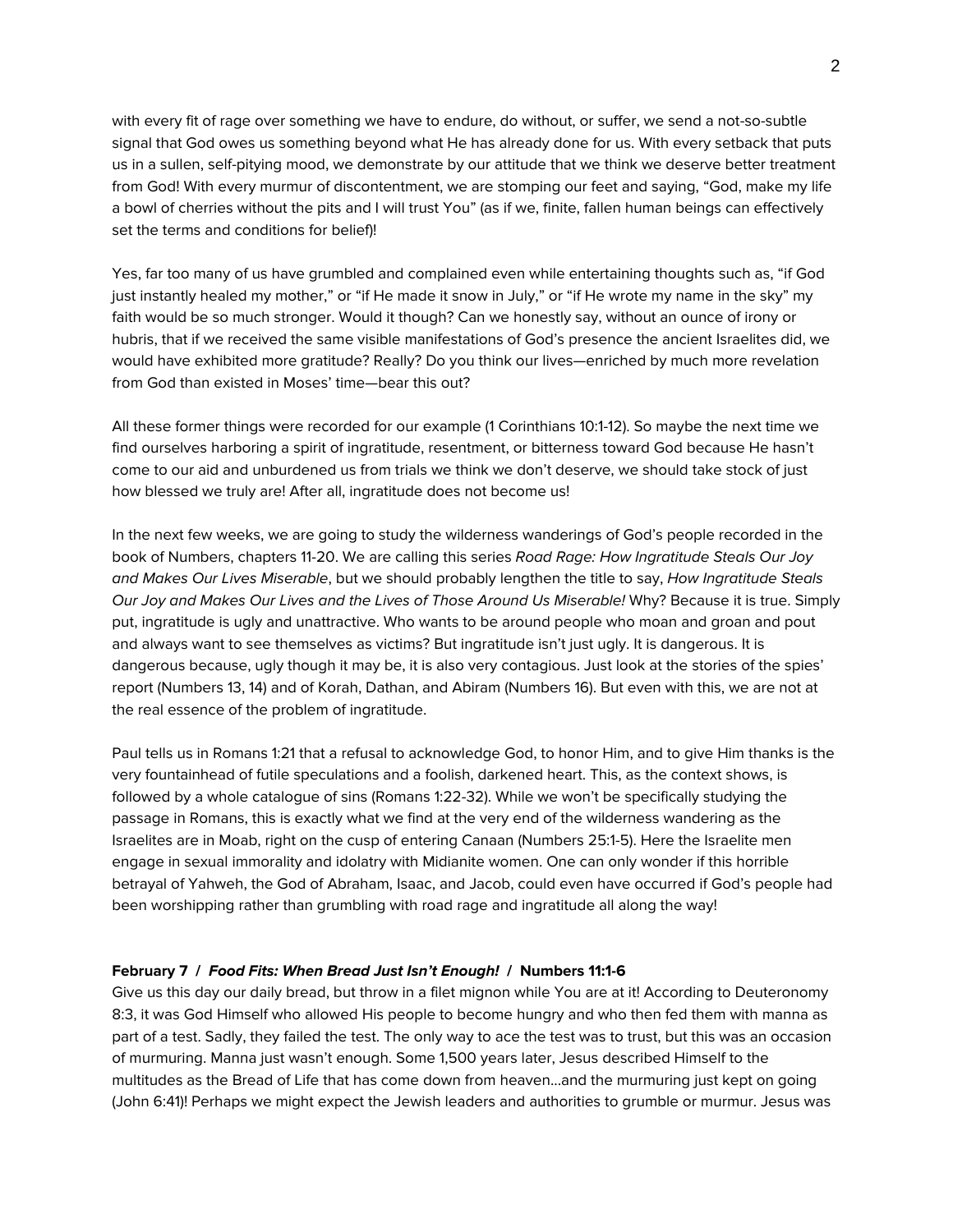a threat to their hegemonic interpretations of the Law. But even His own followers, some of His own disciples, grumbled about what He was teaching (John 6:61). And what was He teaching? He Himself is the only entree on the menu that matters. Consume Jesus and you will have life. Period. To order a side dish is disbelief! Jesus is all we need.

# **February 14 /** *Grasshoppers vs the Giants* **/ Numbers 13:17-14:3**

If you love sports as I do, you have no doubt seen at least a game or two where the decisive underdogs trounce their highly favored opponents. There is something so gratifying about this (unless, of course the highly favored opponents are your home team)! In Numbers 13, scouts for team Grasshopper went to assess the strength of the Giants' team. And what did they find? To the dismay of the majority of scouts for team Grasshopper, the Giants were unbeatable. In their opinion, there would be no upset because there would be no game. They would forfeit!

This was not a game, though. It was a battle, and above all else it was a spiritual battle. You see, the giants living in Canaan had been given four centuries to clean up their act and set their team in order. Stop the child sacrifices, the orgies, the violence, the idolatry, the inhumanity, the cruelty. You may not have the law of God on tablets, but for heaven's sake, at the very least listen to your conscience! But the evil and wickedness were ingrained—so deeply ingrained it carried nothing but a death sentence, a sentence the Grasshoppers were supposed to deliver at the command of God. However (to depart from our team metaphor), the murmuring Israelites almost unanimously said, "No. We won't go. We won't fight against this evil. We would prefer the slavery of our former life in Egypt to the task of attempting to dislodge the Canaanites in order to live in the land God promised us." Weeping and wailing, they gave up without a fight. Well, almost! After missing the opportunity God gave them, they insisted on going to fight on their own terms. Never a good idea! Final score: Giants 100, Grasshoppers 0.

Do you ever wonder what we ourselves forfeit when we fail to trust God? He has promised to be with us in all of our battles. In fact, the battle belongs to the Lord. Let's not forget this. For when we do, we cower rather than conquer in the presence of evil.

# **February 21 /** *Sedition in the Camp* **/ Numbers 16**

Every person who aspires to any position of leadership for any length of time should be required to read the sixteenth chapter of Numbers. Why? Because it is not a matter of if, but rather when someone will come along and challenge your authority to lead. It may not be an open challenge as it was with Korah, Dathan, and Abiram against Moses and Aaron. Indeed, it may be a very subtle, circuitous, gossipy attempt to undermine your authority. But it will be a challenge nevertheless.

And when are these challenges most likely to arise? Almost never when things are going well, and almost always when authority must be asserted. Israel had just suffered a humiliating defeat at the hands of the Amalekites and Canaanites. And because the ill-advised foray into the Promised Land didn't end well, morale had to be at an all-time low. It didn't seem to matter that Moses had instructed the people not to make this attempt to go to battle without God (Numbers 14:41-44). The envious seditionists saw their opportunity to seize on the emotions of disappointment among the people to lodge their challenge against Moses and Aaron (Numbers 16:14). It was perfect timing!

What is so remarkable about the story of Korah, Dathan, and Abiram, however, is not the timing of their sedition, but the number of people who joined in with them! How did this tsunami of sedition gain so much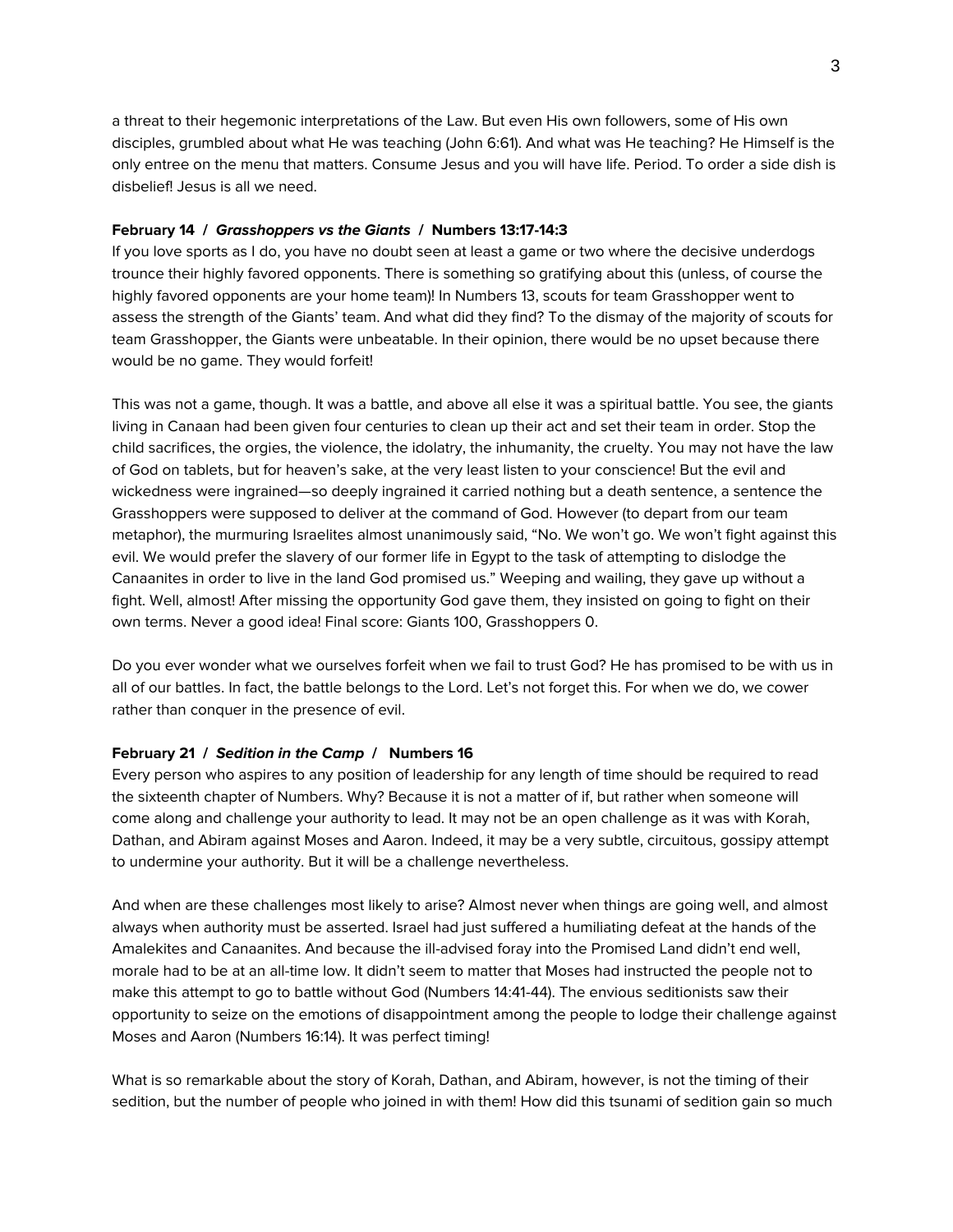speed so quickly? And why were there so many prominent men in the rebellious coalition (Numbers 16:2)? Could it be that seeds of sedition are always lurking in our hearts and ready to sprout whenever our pride and egos are not sufficiently massaged, and when our prominence is not properly acknowledged? One would be hard pressed to think of many other possibilities for the groundswell of such resentments.

Authority and the hierarchy that goes with it have fallen on hard times of late. The spirit of the day is egalitarianism—in the home, in the church, in the classroom, in the workplace—virtually everywhere. Is this a good thing? It depends. For the priesthood in Moses' day, it was disastrous. There could be only one High Priest. The problem with the egalitarian impulse, though, is that once it is unleashed, it is never satisfied with anything less than absolute parity everywhere. (The fact that Korah was a Levite—just a Levite—galled him [Numbers 16:8-10]). But perfect parity, like perfect justice, is not possible in this life. Perfect parity is not even possible in the next life, for Jesus Himself is going to deliver the kingdom up to His Father in perfect submission (1 Corinthians 15:28). C. S. Lewis once said, commenting on the speech of Ulysses in Shakespeare's *Troilus*, "The modern idea that we can choose between hierarchy and equality is, for Shakespeare's Ulysses, mere moonshine. The real alternative is tyranny; if you will not have authority you will find yourself obeying brute force."

Today it is not authority itself that is so repugnant to post-modern people, but *moral* authority. God's Word about the home, the family, the church, the law, the government is anathema to those who do not want God's rule. So how do we as the church operate in this milieu? We model respect for authority and lovingly show how we thrive and flourish with joy in submission, just like our Savior!

## **February 28 /** *Leadership Road Rage* **/ Numbers 20:1-13**

When you try to understand the chronology of the wilderness wanderings, you are immediately struck by the observation that most of this forty-year period is not captured in the narrative of our Bibles. In fact, aside from a few of the early events of grumbling and murmuring recorded in Exodus and Numbers (including the disastrous rebellion and failed first attempt at coming into the Promised Land found in Numbers 13 and 14) and the rebellion of Korah, Dathan, and Abiram (Numbers 16, 17), it's like God says, "Enough of this!" and puts His finger on the fast-forward button, taking us all the way to the end of this miserable period of Israel's history!

For example, when we compare Numbers 33:38 (Aaron's death, recorded as happening in the fortieth year) with Numbers 20:28 (where it is also recorded), we can surmise that the events of Numbers chapter 20 are somewhere in the neighborhood of the fortieth year since the children of Israel came out of Egypt! What does this mean? It means we get to see history repeat itself (sort of) without a number of other unsavory experiences sandwiched in between. Why do we say history repeats itself? Because Israel is now back where they started forty years earlier—at Kadesh, the site of their original sin. (Some scholars even believe Israel never completely left Kadesh, but rather used it more like a base from which to make periodical trips through the wilderness during the forty-year period.)

But now here they are, mainly the sons and daughters of those disobedient and distrusting parents who have now perished without seeing the Promised Land. Miriam, the sister of Moses, dies and is buried. And then what happens? Like parents, like children. A chorus of moans and complaints arise. Echoes of Exodus 17:1-7 ring out. "We have no water! If only we had perished when our brothers perished before the Lord" (Numbers 20:3). What are they saying? It would have been better to die under God's judgment than to be where they are now, this close to the Promised Land? How could they say such a thing?